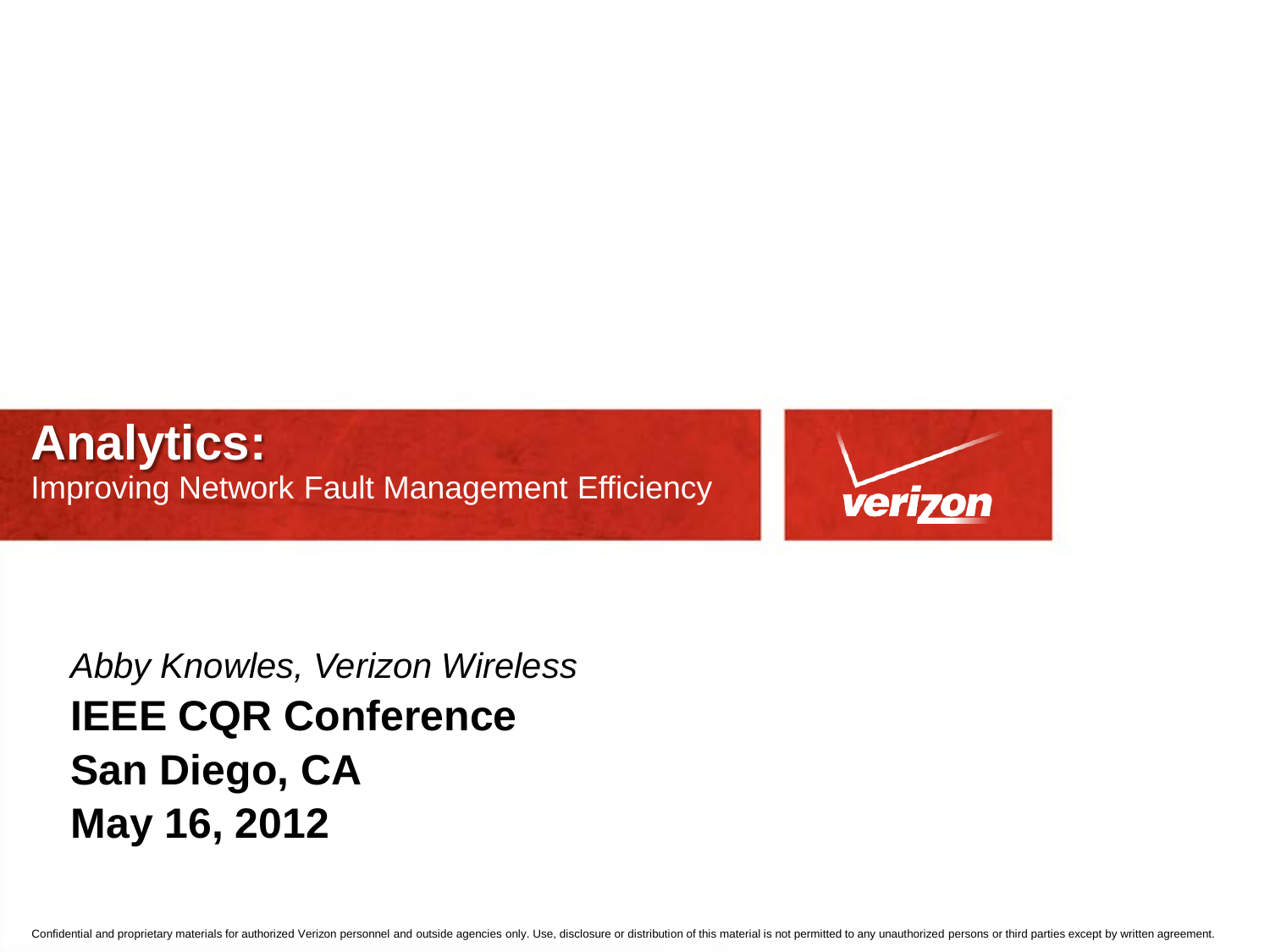

### Wireless Network Transitions

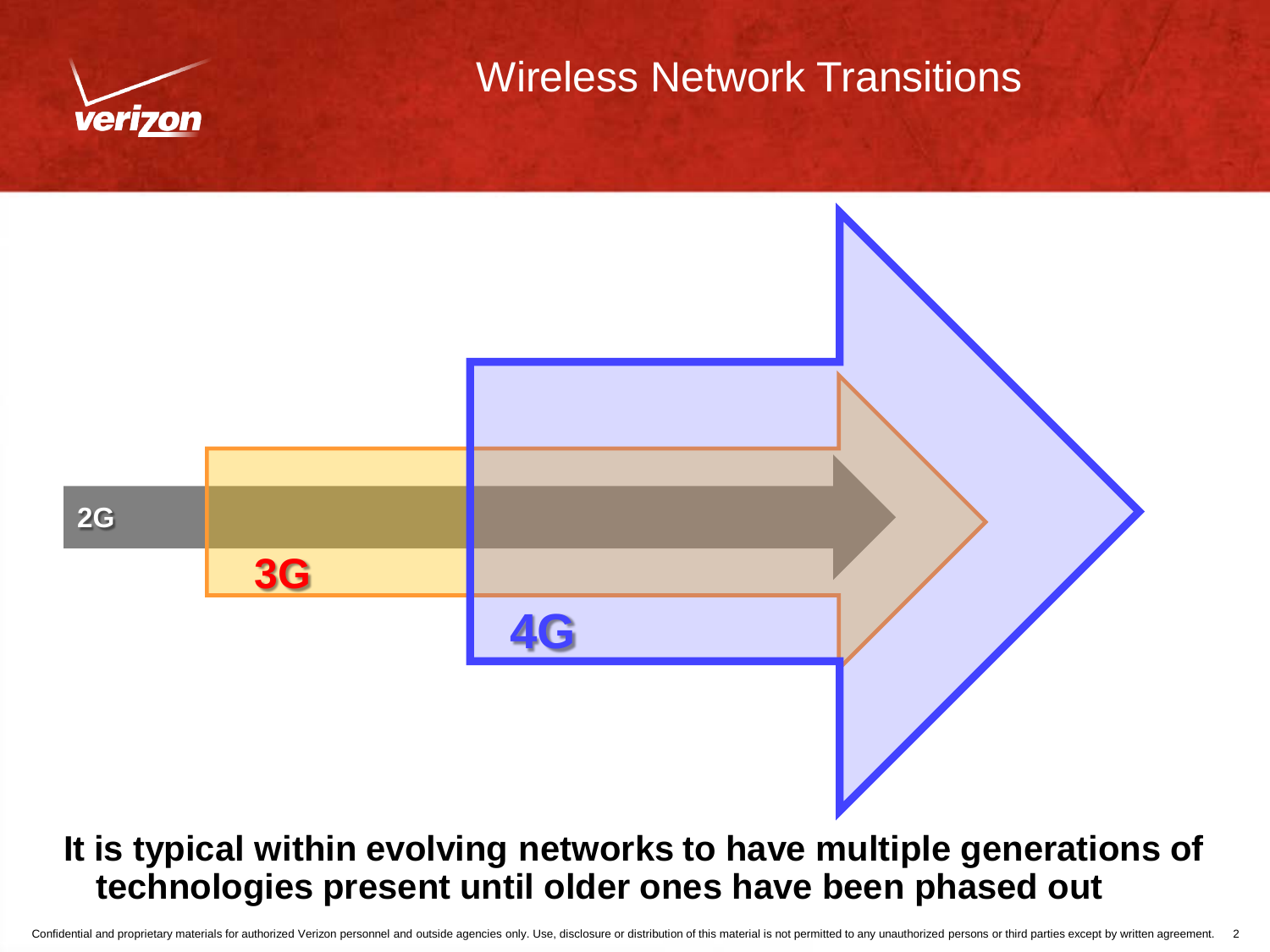

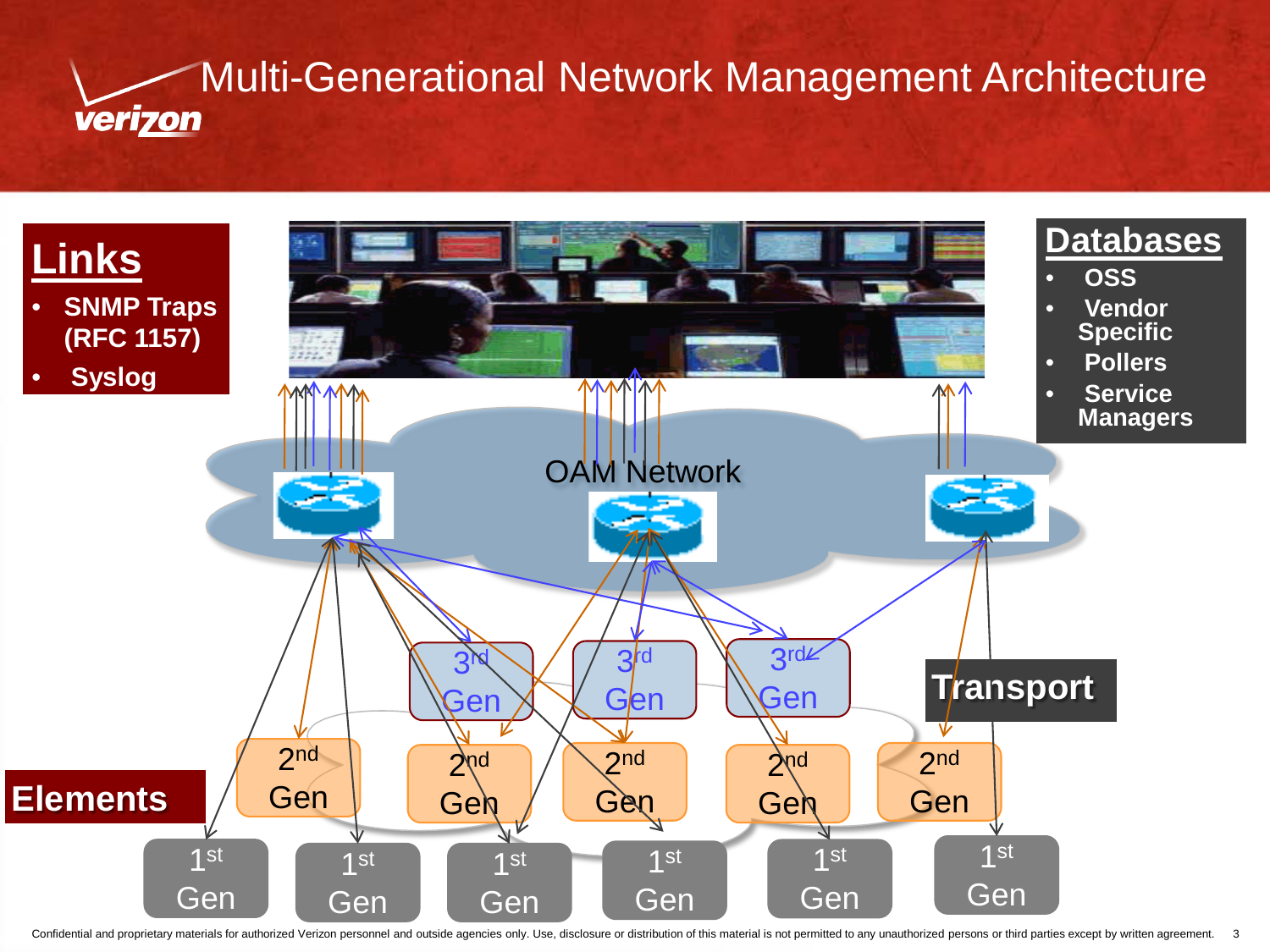

### Typical Network Management Model



Confidential and proprietary materials for authorized Verizon personnel and outside agencies only. Use, disclosure or distribution of this material is not permitted to any unauthorized persons or third parties except by wr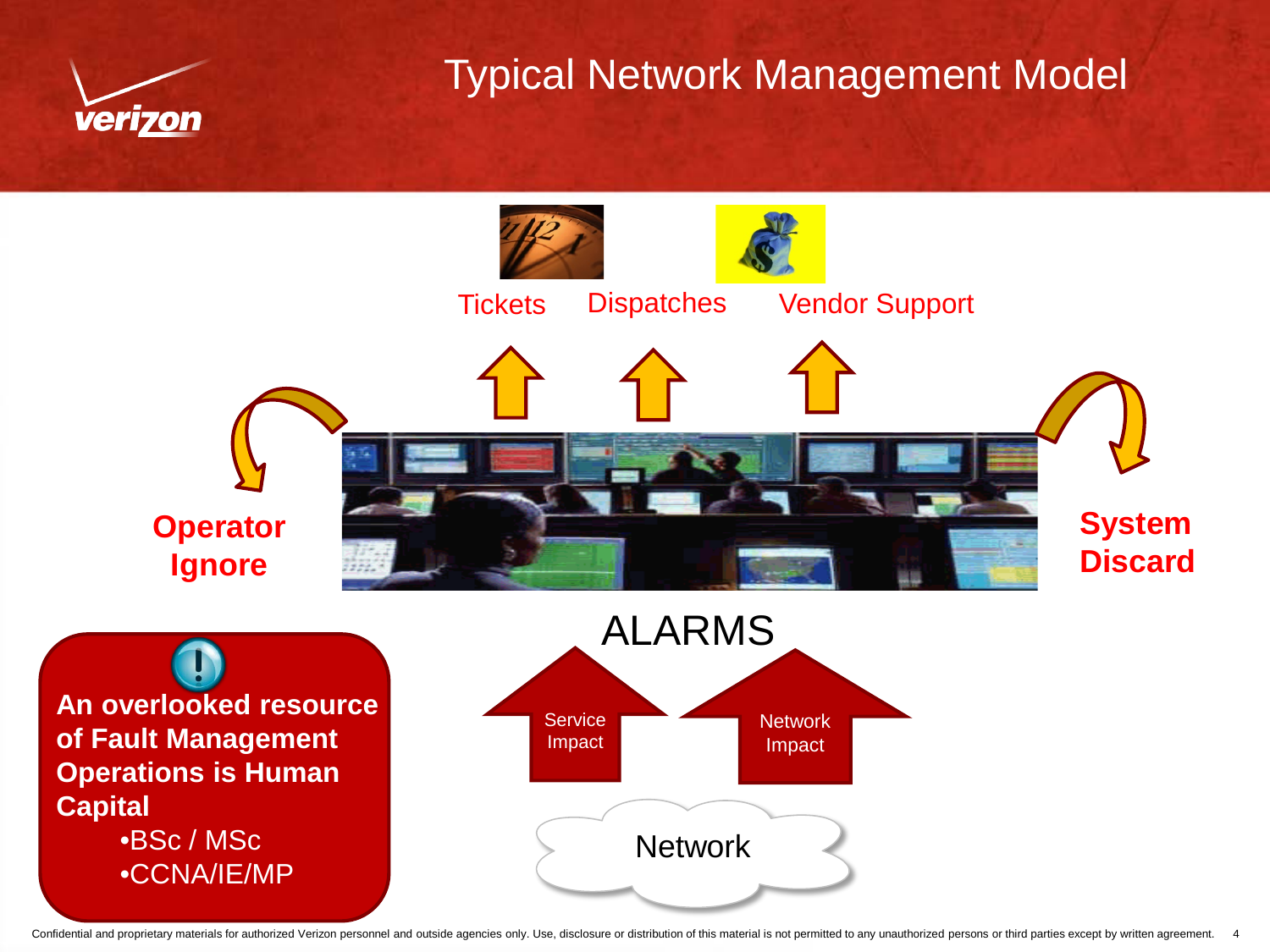

Potential Impact of Increasing Alarms

# • **Fault Management Network**

- –Server Volume, Capacity, Space
- –Fault Management Transport Latency

# • **Operating Center**

- –Headcount Pressures
- –Redundant Tickets
- –Operator Errors
- –Reduced Remote Resolution
- –Increased Mean Time to Repair (MTTR)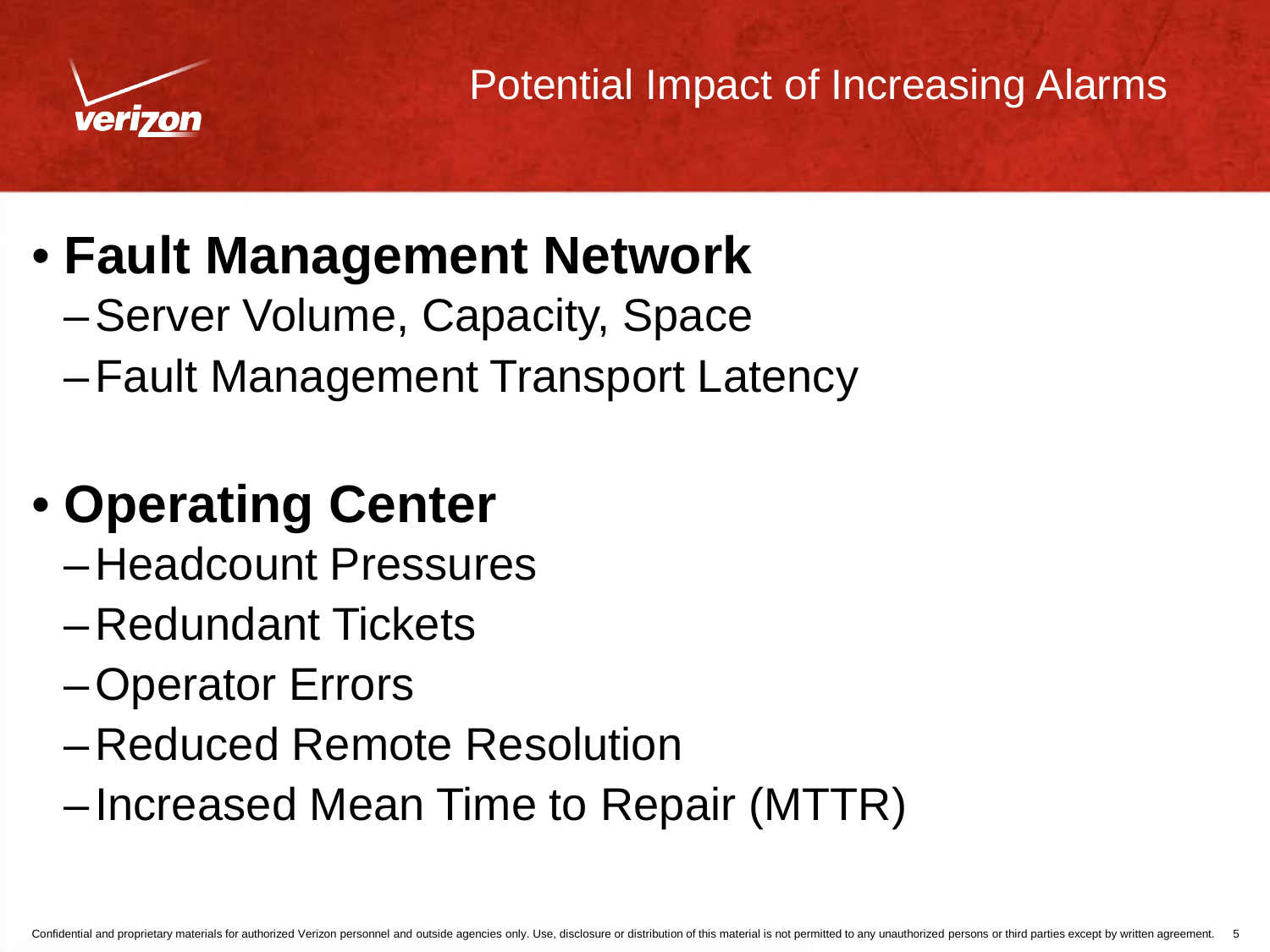

# Achieving Fault Management Efficiency





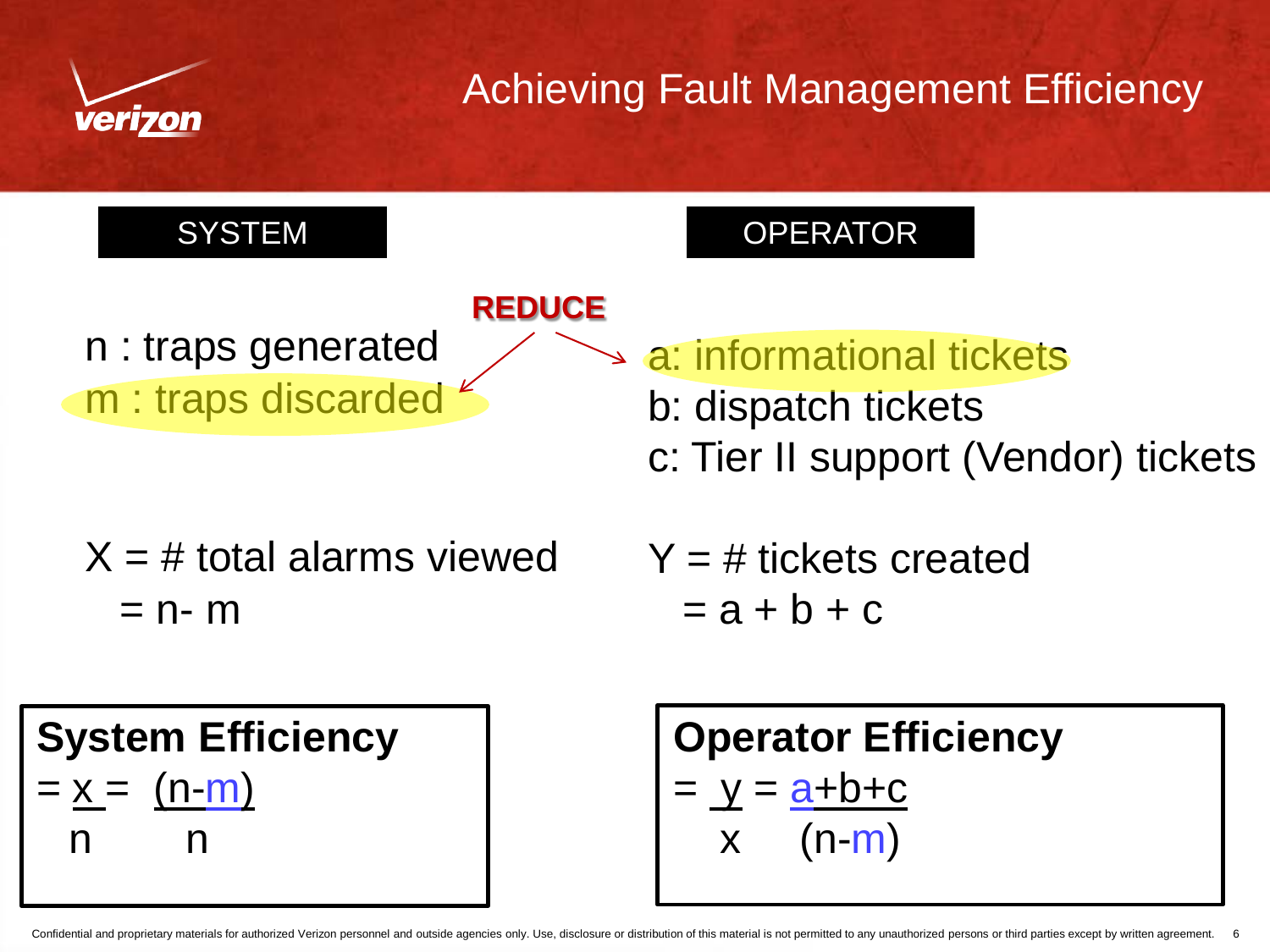

# "Smart Alarming"

#### • **Standardized Alert Names & Use of Correlation**

- Standardize the alarming type
- Define business rules
- Collapse and present single alarm
- Maintain the ability to present correlated alarms for further analysis

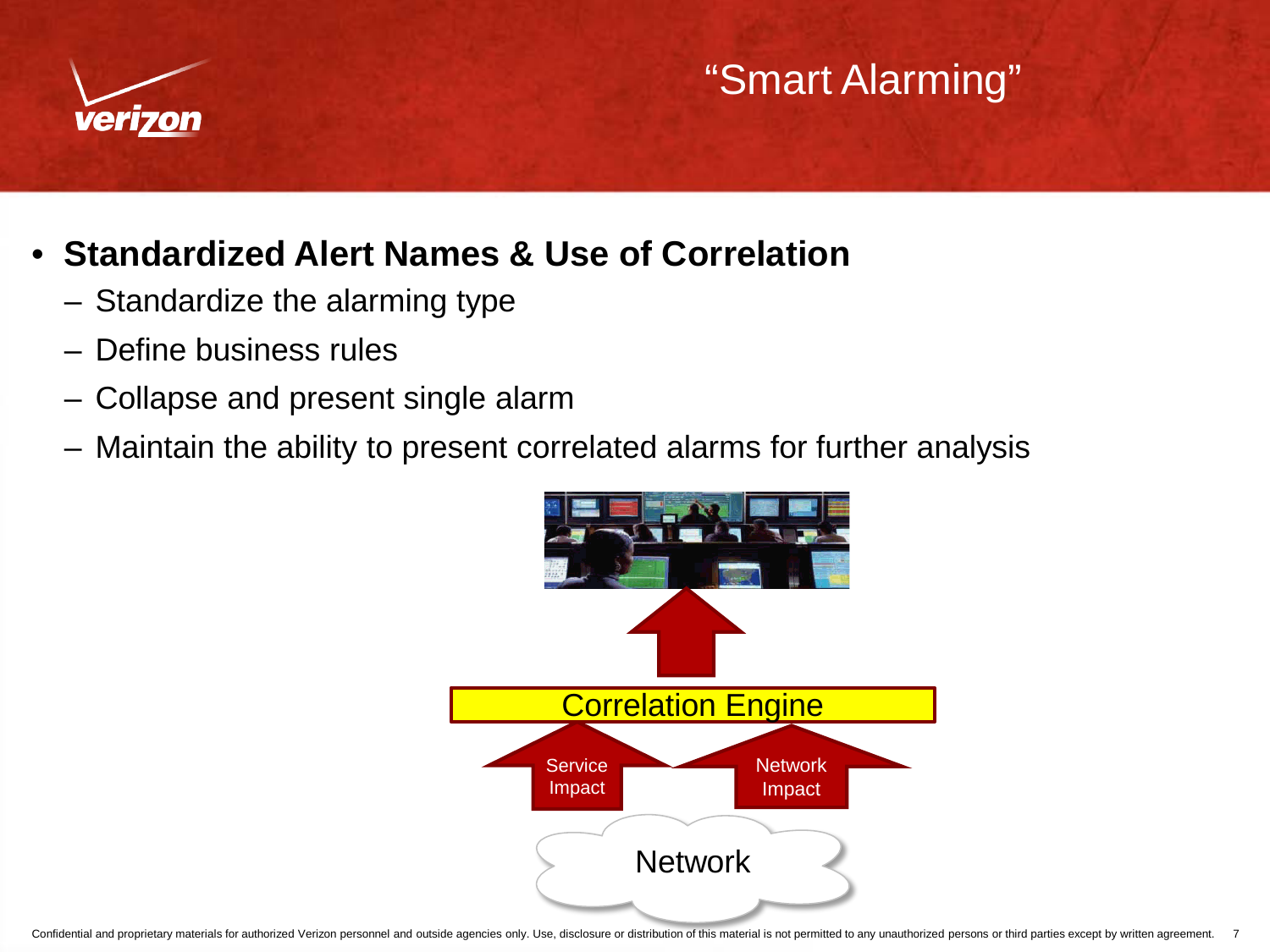

- As Data Networks become more central to wireless providers' products, there is an urgent need to optimize data alarms.
- Many data networks use BGP (Border Gateway Protocol -RFC 427). It is a protocol for exchanging routing information between gateway hosts.
- Whenever communications between gateways fail, standard and vendor specific BGP alerts are generated
- The result is an "alarm storm" of BGP state alert, through which the fault management operator has to research, or delay/ignore if there are more critical alarms.